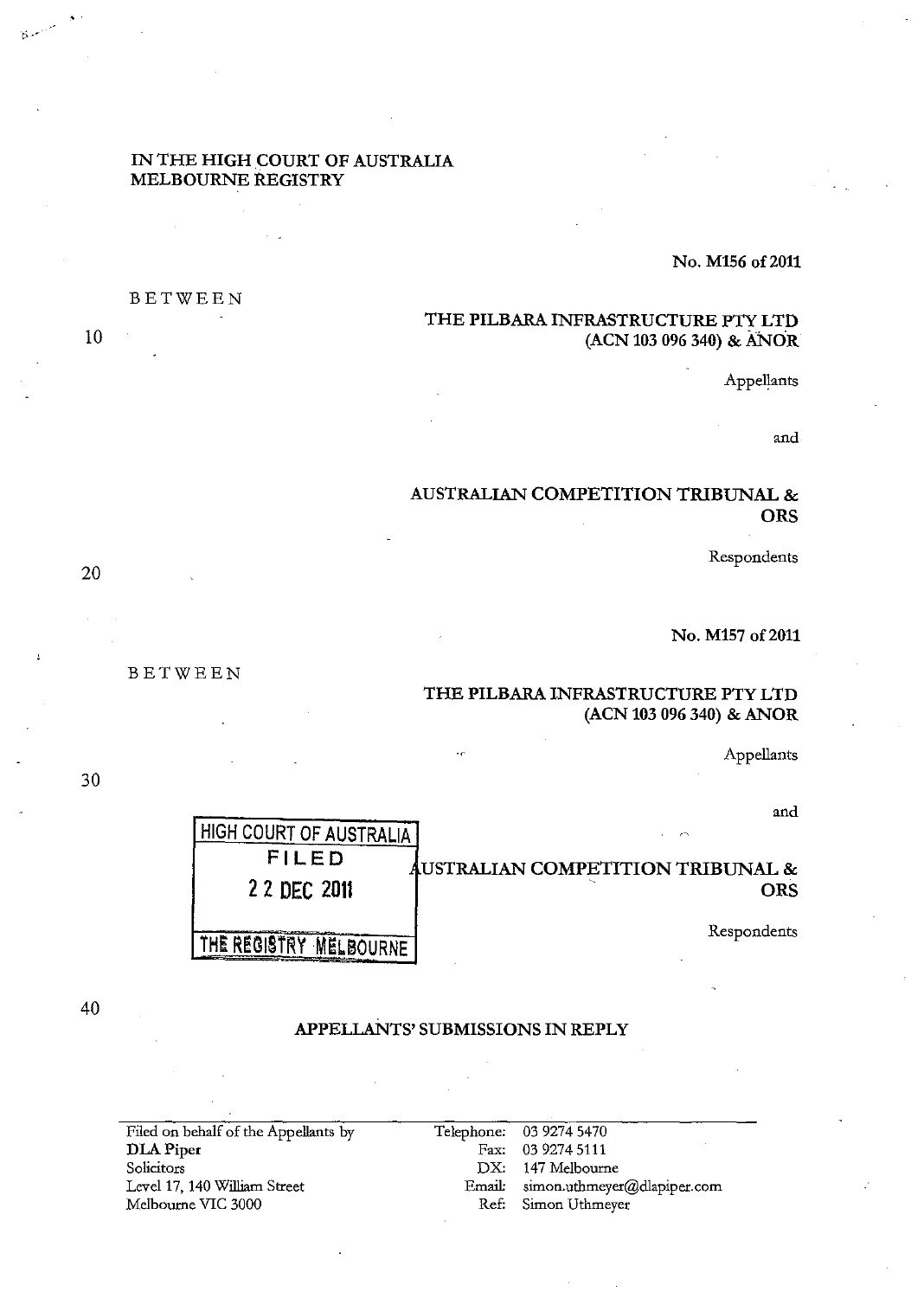1 It is useful to restate the central points where the parties are together or apart.

#### *Criterion (a)*

2 As to criterion (a), there is no challenge to the Tribunal's finding that access to the relevant service, being the use of the facility of a railway line between A and B (currently the only line being Rio's), would promote a material increase in competition in a separate market, namely the market for the provision of rail haulage services from A to B in the vicinity of that line: see  $T$  1132-1159, especially 1146. This is the promotion of effective competition in a downstream market spoken of in the objects provision s 44AA(a).

#### 10 *Criterion (b)*

- 3 As to criterion (b), the approach of Fortescue (and the NCC) is that the decision maker enquires whether if anyone were to develop a second facility (here railway line) to provide that same service (here the use of the line) the resultant two facility world would be uneconomical. Put simply this involves whether the total foreseeable demand for the service could be met at a lower cost by the existing facility as opposed to if the second facility were developed. This is the promotion of economically efficient operation of, use of and investment in the infrastructure by which the service is provided within the objects provision s 44AA(a).
- 4 This also provides an answer about the structure of the market in which the service is provided, one expressed for convenience by the label "natural monopoly". It is "natural" as opposed to "artificial" to see a single firm meet all of the demand in such' a market because of this relationship between demand for the service and the cost function. (By contrast, a patent would be an example of an "artificial" monopoly.)
	- 5 Because it is "natural" in this sense, one might often see only a single firm in the market. If there is a single firm, this would give rise to the risk of the exercise of monopoly power, in the present case by denying access to the service (use of the railway line) to persons (such as Fortescue) who wish to compete with the incumbent in a downstream market (bere the haulage market). Hence the need for regulatory intervention reflected in criterion (b).
	- 6 However as Posner correctly points out, the fact that a market is characterised by a natural monopoly structure does not dictate the number of fitms who may seek to enter, or ultimately survive in, the market. Nor does the number of firms from time to time in the market necessarily reflect what is efficient. Posner states: <sup>1</sup>

If *the entire demand within a relevant market can be satisfied at lowest cost* by *one firm rather than* by *two or more, the market is a natural monopoly, whatever the actual number* of *firms in it.* If *such a market contains more than one firm, either the firms will quickly shake down to one through mergers or failures, or production will continue to consume more resources than necessary. In the first case competition is shortlived and in the second it produces inefficient results.* 

*Competition is thus not a. viable regulatory mechanism under conditions* of *natural monopoly.* 

20

30

40

<sup>&</sup>lt;sup>1</sup> In a passage endorsed by the Tribunal in *Re Duke Eastern Gas Pipeline Pty Ltd* (2001) 162 FLR 1 at [62].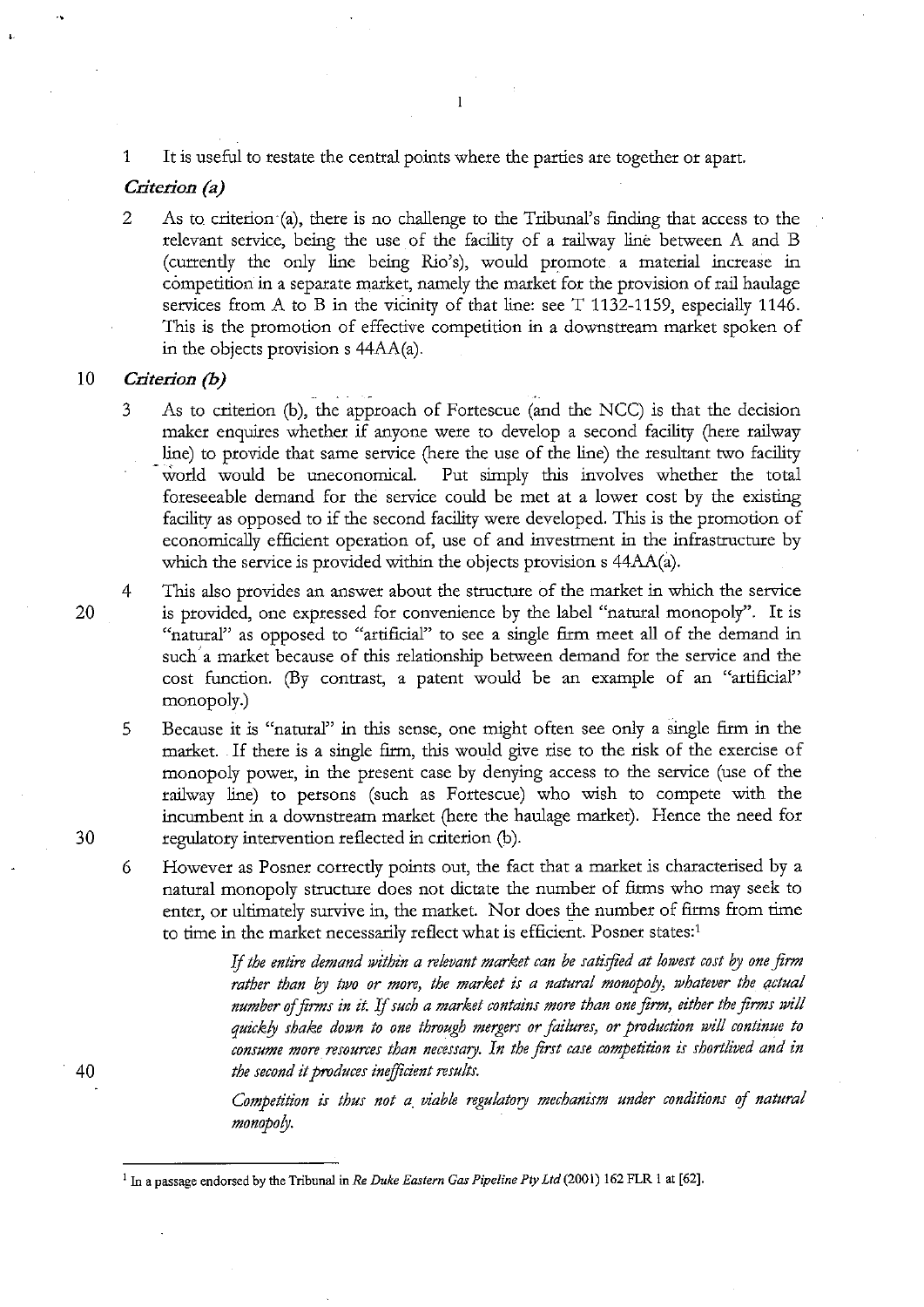8 Rio/BHP are quite unspecific as to how their "private profitability" test is actually to be applied. It seems that the decision maker has to contemplate the business plan which any new entrant might devise, and come to a conclusion that, over the life of the investment, revenue could not exceed the capital costs plus operating costs plus 10 a reasonable rate of return.

9 But how is the revenue of the new entrant to be predicted? In the present case, whether it would be "privately profitable" for a new entrant to develop a second railway line would depend on a whole series of factors as to what price it would offer for use of its line; whether Rio as the incumbent would choose (contrary to its behaviour to date) to offer access to its line in competition; how that competition would play out over time; accordingly, how much of the total market demand the new entrant could earn on a sustained basis; the ability of purchasers of the service to pay; and so on.

10 Fortescue contends that criterion (b) is about market structure, not about the 20 characteristics or business plans (rational or otherwise) of a particular firm. The decision maker just does not engage in the exercise Rio/BHP contend is a prerequisite for declaration. The decision whether to develop a new and rival facility is always left to the market participant. All that occurs is that where there is a benefit to competition in a downstream or upstream market (criterion (a)), and where the relevant market structure exhibits the features described by Posner (and captured by criterion  $(b)$ ) – features which have a tendency to impede competition in the market for the service to be declared – then, subject to satisfaction of the remaining criteria, the potential new entrant can make the decision on entry or not with an additional bargaining chip. That chip is the right to negotiate with the 30 incumbent on reasonable terms of access to the existing facility.

11 A further question, in Rio/BHP's world, is what sort of "anyone" is to be contemplated? They ran a lengthy case before the Tribunal that the "anyone" included a particular firm, like Fortescue, that conducted a vertically integrated operation into further downstream markets - markets for iron ore tenements and indeed for the global sale of iron ore.<sup>2</sup> At the heart of the  $\rm{Rio/BHP}$  case was not that it was "privately profitable" for a new entrant to build a parallel railway just for the sake of offering access to the railway to persons who wanted to offer an above rail haulage service, but that a person like Fortescue could afford to pay whatever it took to build a second, duplicative and wasteful railway because it was a vertically 40 integrated operation making a lot of money selling iron ore to China.

12 If one were to ignore these further downstream markets, it was difficult on the evidence, and unsurprisingly so, to form conclusions on what might be "privately profitable": see T 960. It was only by factoring in the assumption of a vertically integrated operation supplying iron ore to what is currently a highly profitable

<sup>2</sup> See T[955]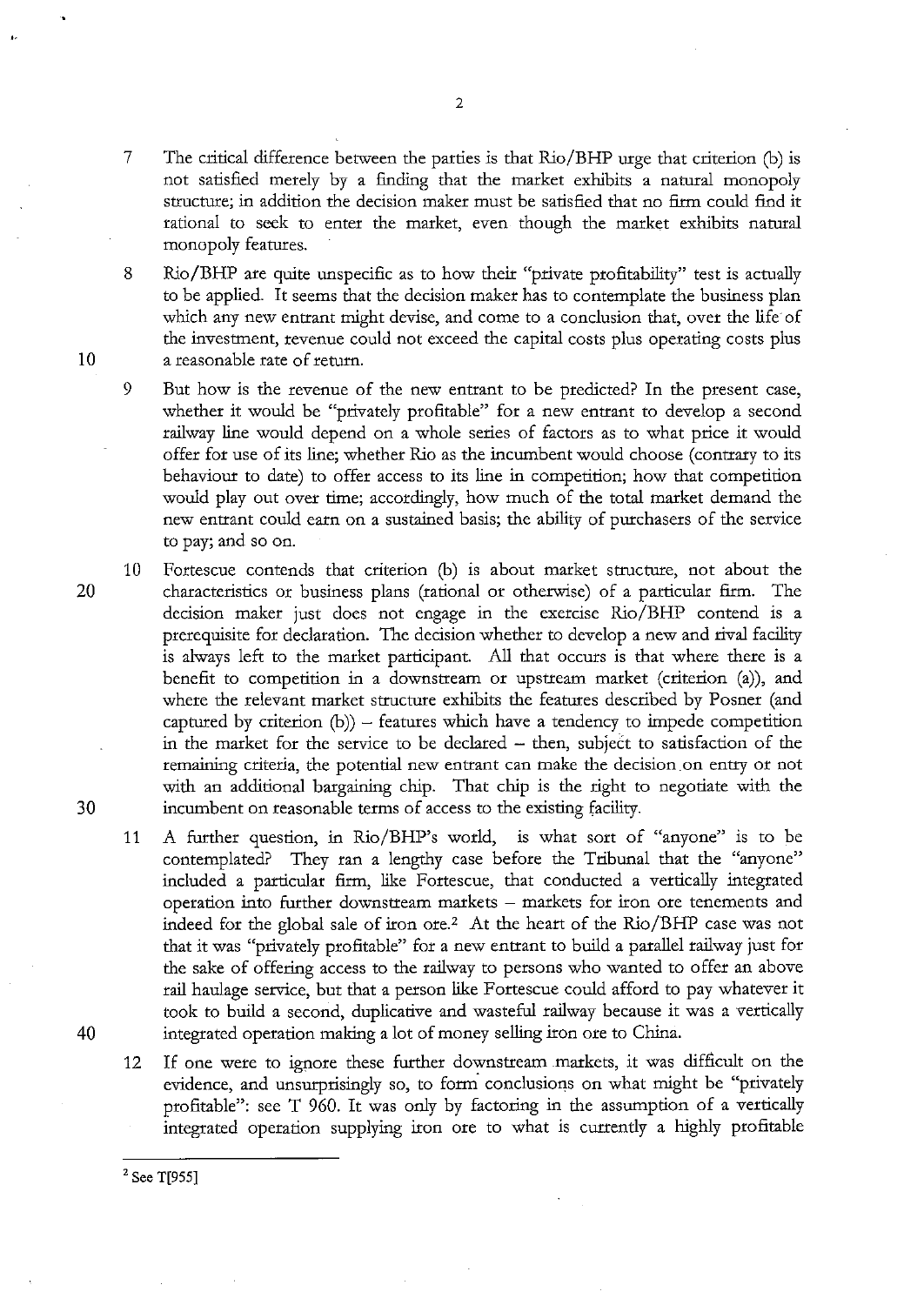market in China that a view could affirmatively be formed that it was "privately profitable" to build certain wasteful second lines, lines which in part but not whole duplicated the Rio lines: see T961-965.

- 13 To understand the impact, and ultimate statutory irrelevance,. of the incumbents' approach, it may assist to take a simple (and obviously abbreviated) example. Assume that Fortescue has a quantity of iron ore which, if shipped, will earn it \$3.1 billion in profits. Assume that it will cost Fortescue \$3 billion to build its own railway line. Assume that it would cost \$500 million for Rio's existing line to be modified to accommodate Fortescue's demand, and meet all of Rio's demand.
- 10 14 To say it is "privately profitable" for Fortescue to build this (wasteful) line is to depart from what criterion (b) speaks of; even if Fortescue as an integrated operator could build the railway line and make a profit, a person contemplating merely developing a facility (a railway line) to provide the service (use of the line) would be unlikely to find it economical to do so. It could not be confident that Fortescue would pay \$3 billion in haulage fees rather than negotiating with Rio for the carriage of some or all of Fortescue's iron ore. That is an issue that will face any possible alternative supplier of infrastructure faced with competing with a natural monopoly. (Rio's submissions at [24] fail to grapple with the distinction between an integrated miner and a rail haulage operator in this regard).
- 20 15 Rio makes assertions that, where it would be feasible (profitable) to construct an alternative facility, a rational incumbent will provide access to the existing facility and generate revenues, such access resulting from the "interplay of market forces". <sup>3</sup> As the Tribunal observed in the present case, there has never been access granted by Rio: T 1139. There are likely to be good commercial reasons for this. Rio's analysis again ignores the significance of the crucial downstream markets. On the example given above, it may be entirely rational for Rio Tinto to decide that it was better to saddle a major competitor in iron ore markets (Fortescue) with a \$3 billion cost, than to extract a lesser sum from Fortescue in the form of haulage fees. As was observed by the Tribunal at T[823]:

[T] *here are often reasons for an incumbent owner who is behaving rationally to deny access td a potential competitor even when sharing would be socialfy optimal. Forcing the competitor to use a less profitable alternative facility may harm that competitor. The incumbent mqy seek to exploit the fact that it will take some time to build the alternative*  facility. It may be that it is only profitable to build an alternative facility with limited capacity (which is lower than the spare capacity on the existing facility which would *otherwise be available). The incumbent may be mindful* of *not giving a fledgling competitor a "leg-up" to facilitate its growth into a larger plqyer.* 

16 Apart from the above, issue is clearly joined between the parties on the construction of the text, the assistance to be derived from Hihner and other extrinsic materials, 40 and the assistance if any to be gained from the United States authorities on a very different text and case law framework

30

 $3$  RS[26]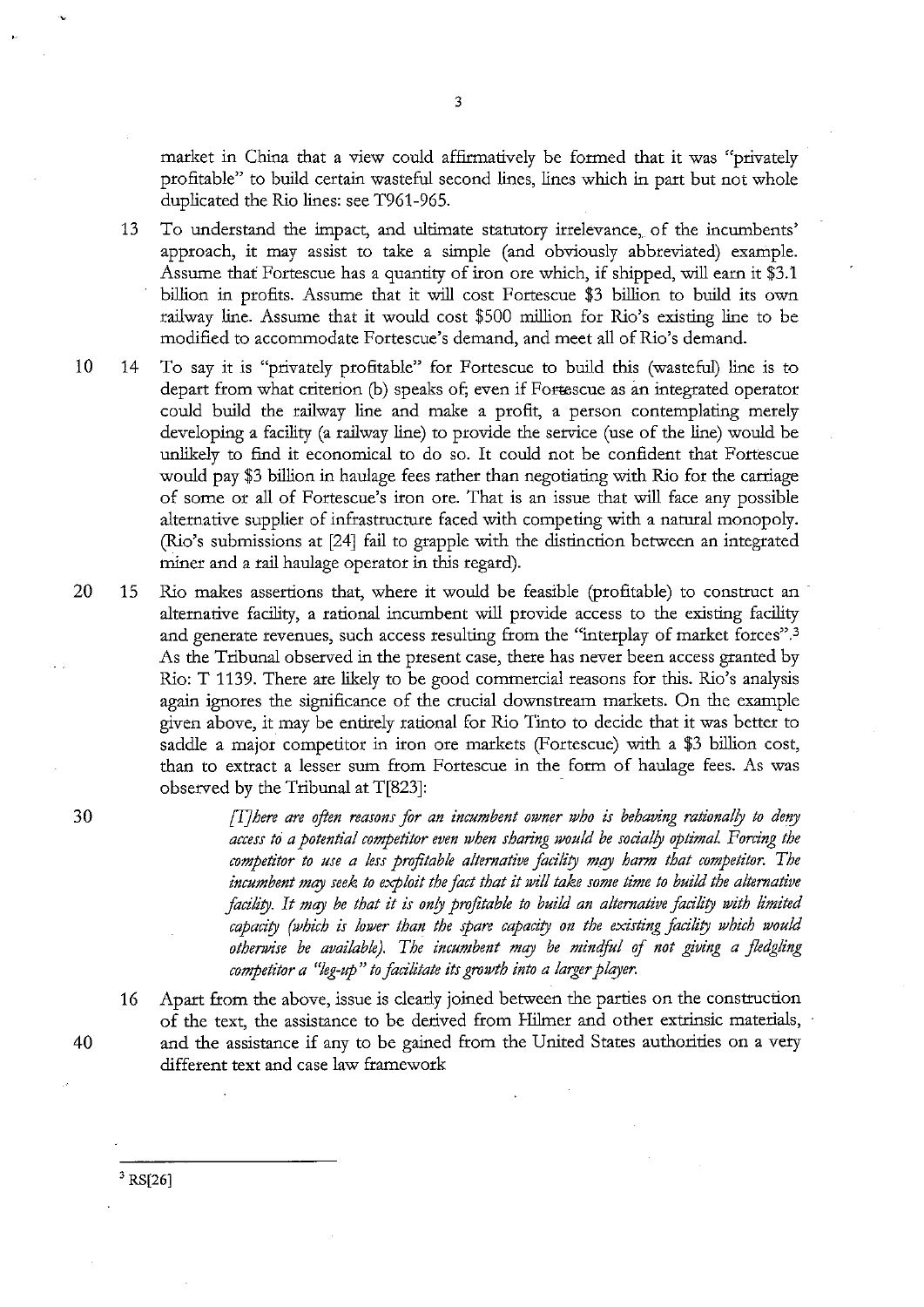#### *Criterion* (f) *and the residual discretion*

17 The substance of the case put by Fortescue on criterion (f) has been largely ignored by Rio/BHP.

4

- 18 According to Fortescue, the role of criterion (f) is to consider whether there is an aspect of the public interest, not addressed under the previous criteria, which might be harmed by access, that is, any access.
- 19 One understands how in an appropriate case national security, or national sovereignty, might be harmed by any access. That is not the present case.

20 What the Tribunal did instead was to embark on a whole series of assumptions about how the world might look in two scenarios, declaration or non declaration.

- 21 Declaration was assumed to carry with it that the whole of the potential third party demand (Fortescue's demand to transport ore plus all junior miners) would seek access to Rio's line; that Rio's line would be expanded just enough to carry this third party demand plus its own (but not so as to avoid Rio ultimately getting less ore to market than would otherwise be the case); that all of this at stage two of the process would lead to demands for access, arbitrations etc that would be all very troublesome and time consuming; that on average this would mean Rio would be delayed in transporting its own ore; that this would cost Rio a lot in the downstream market of sale of iron ore to China; and that this downstream market is (currently) so profitable for Rio that a big loss to it as a corporate citizen is a big loss to the public interest of Australia.
- 22 Interestingly, the Tribunal accepted that these types of delays, if they occurred, would equally occur if the rival (wasteful) line were built: T1304.
- 23 Rio/BHP never really grapple with whether it was an error to assume that stage one of the process invited, let alone mandated, the Tribunal engaging in these type of assessments. Their recitation that Fortescue is attempting to prevent a consideration of "costs and benefits" does not respond to the argument.
- 24 If Rio/BHP's contention on criterion (f) is accepted, effectively a monopolist can avoid declaration of a service provided it is engaging in a downstream market where its revenues and profits are so large that any possibility of delaying them produces a very large dollar loss, even if that possibility might never eventuate.
- 25 The better view is that criterion (f) is not the occasion for this type of exercise at all. It is not about what might (or might not) come to pass if the whole of the market demand comes the way of the incumbent, and how stage two might play out. It is simply about whether there is some fact of access, any access, that might harm an aspect of the public interest not addressed under the earlier criteria.
- 26 It is wrong to imply, as Rio Tinto does at RS[64], that the complex and speculative analysis of costs and benefits of access undertaken by the Tribunal under criterion (f) and the discretion in the present case has previously been undertaken under the rubric of criterion (b). Rio Tinto has not cited any previous decision in which such an analysis has been undertaken. Whilst there are some references in

20

10

30

40